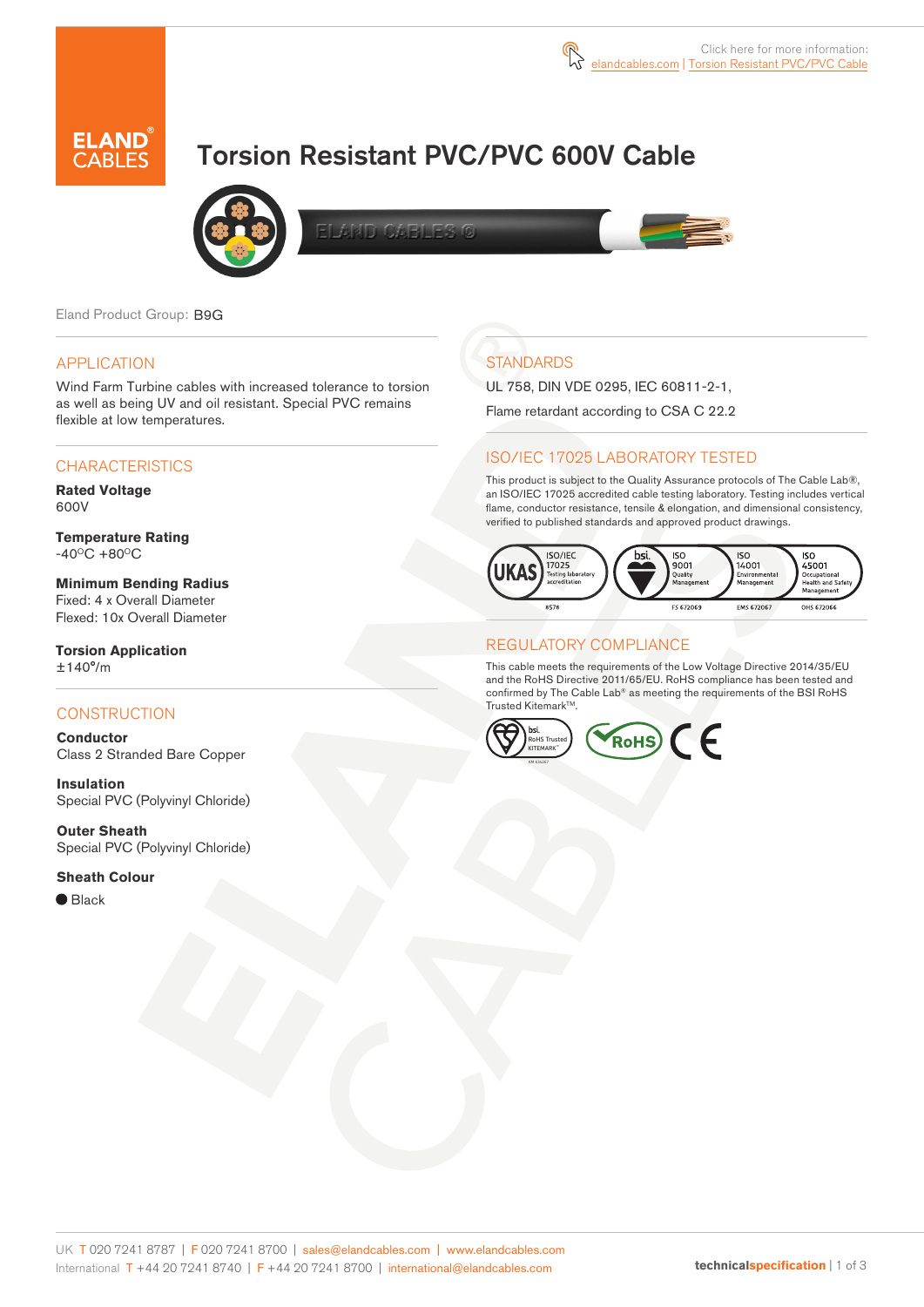### DIMENSIONS

| <b>ELAND PART</b><br><b>NUMBER</b> | NUMBER OF CORES | NOMINAL<br><b>CROSS-SECTION</b><br>mm <sup>2</sup> | AWG/MCM        | NOMINAL OVERALL<br><b>DIAMETER</b><br>mm | <b>NOMINAL</b><br>WEIGHT<br>kg/km |
|------------------------------------|-----------------|----------------------------------------------------|----------------|------------------------------------------|-----------------------------------|
|                                    |                 |                                                    |                |                                          |                                   |
| B9G01070BK                         | $\mathbf{1}$    | 35                                                 | $\mathbf{2}$   | 12.9                                     | 460                               |
| B9G01095BK                         | $\mathbf{1}$    | 70                                                 | 2/0            | 17.9                                     | 880                               |
| B9G01120BK                         | $\mathbf{1}$    | 95                                                 | 3/0            | 21.9                                     | 1230                              |
| B9G01150BK                         | $\mathbf{1}$    | 120                                                | 4/0            | 23.1                                     | 1540                              |
| B9G01185BK                         | $\mathbf{1}$    | 150                                                | 300            | 27.2                                     | 1870                              |
| B9G01240BK                         | $\mathbf{1}$    | 185                                                | 350            | 28.0                                     | 2300                              |
| B9G01300BK                         | $\mathbf{1}$    | 240                                                | 500            | 31.2                                     | 2970                              |
| B9G01400BK                         | 1               | 300                                                | 600            | 35.0                                     | 3730                              |
| B9G020015BK                        | $\mathbf{1}$    | 400                                                | 750            | 39.3                                     | 4500                              |
| B9G0300075BK                       | 3               | 0.75                                               | 19             | 7.3                                      | 77                                |
| B9G030015BK                        | 3               | 1.5                                                | 16             | 8.0                                      | 110                               |
| B9G030025BK                        | 3               | 2.5                                                | 14             | 8.9                                      | 151                               |
| B9G030040BK                        | 3               | $\overline{4}$                                     | 12             | 10.8                                     | 250                               |
| B9G030060BK                        | 3               | 6                                                  | 10             | 13.1                                     | 340                               |
| B9G04000034BK                      | $\overline{4}$  | 0.34                                               | 22             | 7.1                                      | 86                                |
| B9G0400005BK                       | $\overline{4}$  | 0.5                                                | 20             | 7.4                                      | 99                                |
| B9G0400075BK                       | 4               | 0.75                                               | 19             | 7.9                                      | 100                               |
| B9G040010BK                        | 4               | 1.0                                                | 18             | 8.3                                      | 100                               |
| B9G040015BK                        | $\overline{4}$  | 1.5                                                | 16             | 8.9                                      | 131                               |
| B9G040025BK                        | $\overline{4}$  | 2.5                                                | 14             | 9.7                                      | 230                               |
| B9G040040BK                        | $\overline{4}$  | $\overline{4}$                                     | 12             | 12.0                                     | 270                               |
| B9G040060BK                        | $\overline{4}$  | 6                                                  | 10             | 14.6                                     | 460                               |
| B9G04010BK                         | $\overline{4}$  | 10                                                 | 8              | 17.4                                     | 670                               |
| B9G04016BK                         | $\overline{4}$  | 16                                                 | $6\,$          | 22.6                                     | 1000                              |
| B9G04025BK                         | $\overline{4}$  | 25                                                 | $\overline{4}$ | 26.5                                     | 1580                              |
| B9G04035BK                         | $\overline{4}$  | 35                                                 | $\mathbf{2}$   | 31.4                                     | 2100                              |
| B9G04050BK                         | $\overline{4}$  | 50                                                 | $\overline{1}$ | 36.7                                     | 2800                              |
| B9G0500075BK                       | 5               | 0.75                                               | 19             | 8.6                                      | 120                               |
| B9G050010BK                        | 5               | 1.0                                                | 18             | 9.0                                      | 110                               |
| B9G050015BK                        | $\mathbf 5$     | 1.5                                                | 16             | 9.7                                      | 165                               |
| B9G050025BK                        | $\sqrt{5}$      | 2.5                                                | 14             | 10.9                                     | 250                               |
| B9G050040BK                        | 5               | 4                                                  | 12             | 13.6                                     | 370                               |
| B9G050060BK                        | $\sqrt{5}$      | 6                                                  | $10$           | 16.3                                     | 550                               |
| B9G05010BK                         | $\sqrt{5}$      | 10                                                 | 8              | 20.1                                     | 870                               |
| B9G05016BK                         | 5               | 16                                                 | 6              | 25.4                                     | 1250                              |
| B9G05025BK                         | 5               | 25                                                 | $\overline{4}$ | 28.2                                     | 1900                              |
| B9G05035BK                         | $\sqrt{5}$      | 35                                                 | $\mathbf{2}$   | 35.4                                     | 2600                              |
| B9G0600005BK                       | 6               | 0.5                                                | 20             | $8.6\,$                                  | 121                               |
| B9G0700075BK                       | $\,7$           | 0.75                                               | 19             | 10.0                                     | 170                               |
| B9G070010BK                        | $\,7$           | 1.0                                                | 18             | 10.5                                     | 140                               |
| B9G070015BK                        | $\,7$           | $1.5\,$                                            | 16             | 12.0                                     | 210                               |
| B9G070025BK                        | 7               | 2.5                                                | 14             | 14.4                                     | 360                               |
| B9G070040BK                        | $\,7$           | $\overline{4}$                                     | 12             | 15.9                                     | 530                               |
| B9G070060BK                        | $\sqrt{7}$      | 6                                                  | 10             | 19.6                                     | 780                               |